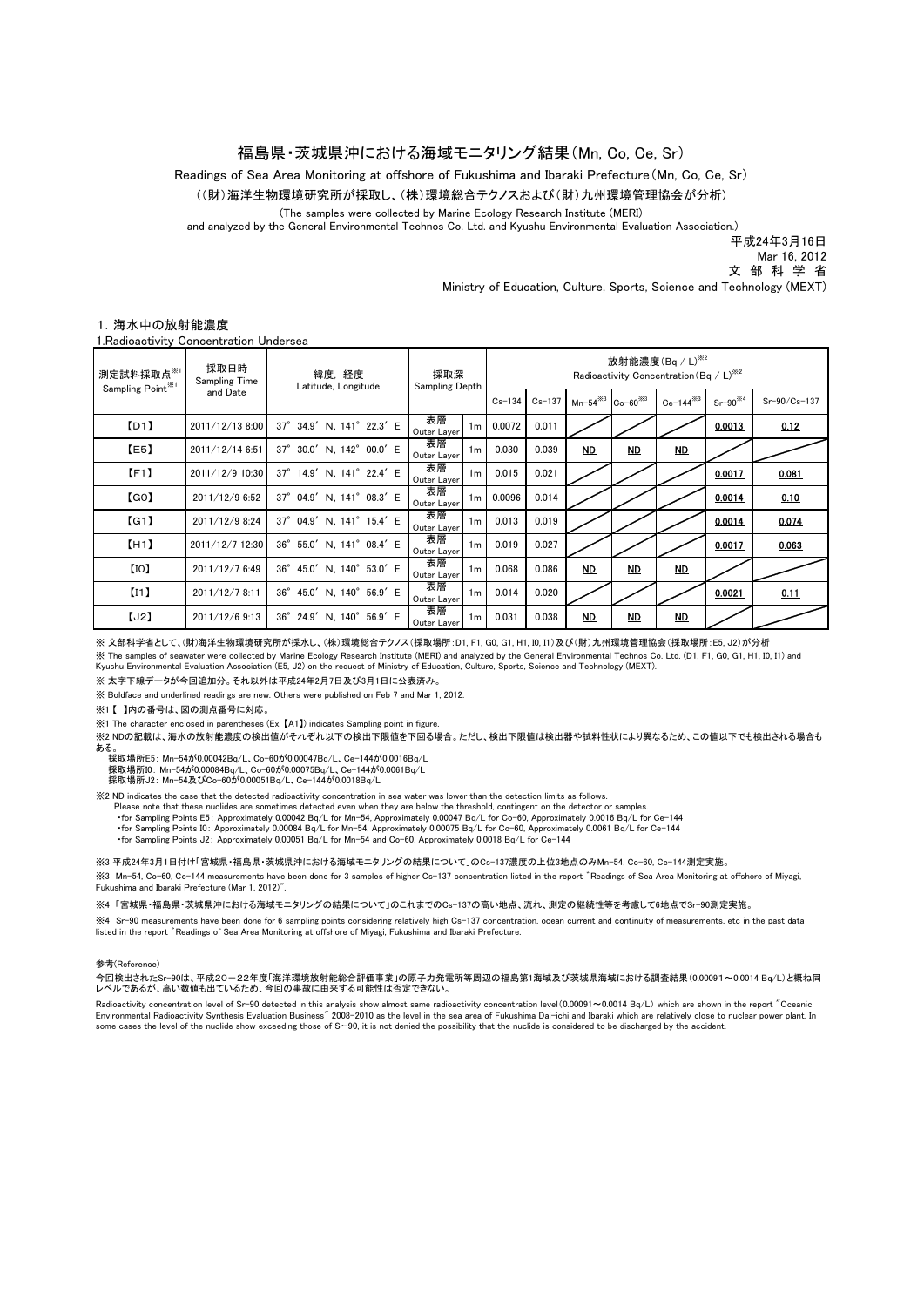# 福島県・茨城県沖における海域モニタリングの結果(Mn, Co, Ce, Sr) (平成23年12月6日、7日、9日、13日、14日採取)

Readings of Sea Area Monitoring at offshore of Fukushima and Ibaraki Prefecture (Mn, Co, Ce, Sr)(Dec 6, 7, 9, 13, 14, 2011)

> 公表日:平成24年3月16日 (Published: Mar 16, 2012)



図中の■は東京電力(株)福島第一原子力発電所を示す。<br>※ 文部科学省として、(財)海洋生物環境研究所が採水し、(株) 環境総合テクノス(採取場所: D1, F1, G0, G1, H1, I0, I1) 及び(財) 九州環境管理協会(採取場所: E5, J2)が分 析

※ The samples of seawater were collected by Marine Ecology Research Institute (MERI) and analyzed by the General Environmental Technos Co. Ltd. (D1, F1, G0, G1, H1, I0, I1) and Kyushu Environmental Evaluation Association (E5, J2) on the request of Ministry of Education, Culture, Sports, Science and Technology (MEXT).

※ 太字下線データが今回追加分。それ以外は平成24年2月7日及び3月1日に公表済み。

※ Boldface and underlined readings are new. Others were published on Feb 7 and Mar 1, 2012.

※1 平成24年3月1日付け「宮城県・福島県・茨城県沖における海域モニタリングの結果について」のCs-137濃度の上位3地点のみMn-54, Co-60, Ce-144測定実施。 ※1 Mn-54, Co-60, Ce-144 measurements have been done for 3 samples of higher Cs-137 concentration listed in the report ゛Readings of Sea Area Monitoring at offshore of Miyagi, Fukushima and Ibaraki Prefecture (Mar 1, 2012)".

※2 「宮城県・福島県・茨城県沖における海域モニタリングの結果について」のこれまでのCs-137の高い地点、流れ、測定の継続性等を考慮して6地点でSr-90測定実施。

※2 Sr-90 measurements have been done for 6 sampling points considering relatively high Cs-137 concentration, ocean current and continuity of measurements, etc in the<br>past data listed in the report »Readings of Sea Area Mon

※3 NDの記載は、海水の放射能濃度の検出値がそれぞれ以下の検出下限値を下回る場合。ただし、検出下限値は検出器や試料性状により異なるため、この値以下でも検 出される場合もある。<br> 採取場所E5: Mn-54が0.00042Bq/L、Co-60が0.00047Bq/L、Ce-144が0.0016Bq/L<br> 採取場所J2: Mn-54が0.00084Bq/L、Co-60が0.00075Bq/L、Ce-144が0.0018Bq/L<br> 採取場所J2: Mn-54及びCo-60が0.00051Bq/L、Ce-144が0.0018Bq/L

- $\%3$  ND indicates the case that the detected radioactivity concentration in sea water was lower than the detection limits as follows.<br>Please note that these nuclides are sometimes detected even when they are below the th
	-
	-

#### 参考(Reference)

今回検出されたSr-90は、平成20-22年度「海洋環境放射能総合評価事業」の原子力発電所等周辺の福島第1海域及び茨城県海域における調査結果(0.00091~0.0014 Bq/L)と概ね同レベルであるが、高い数値も出ているため、今回の事故に由来する可能性は否定できない。

Radioactivity concentration level of Sr-90 detected in this analysis show almost same radioactivity concentration level(0.00091~0.0014 Bq/L) which are shown in the<br>report "Oceanic Environmental Radioactivity Synthesis Eval